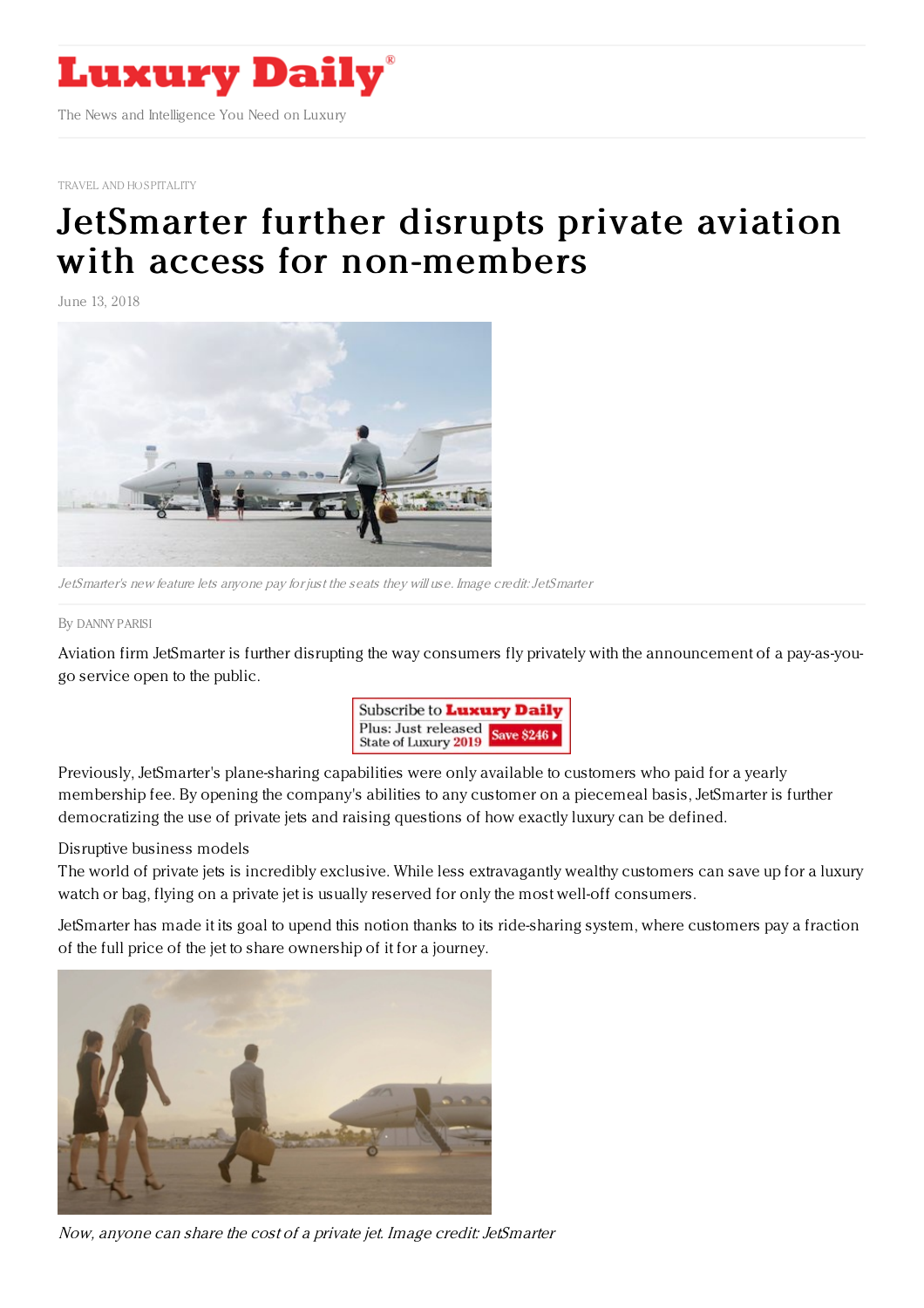Now, the company is looking to expand exactly who can afford to fly on a private jet even further by offering the open ability for anyone with a phone to download the application and pay for only the seats they will use, sharing the cost of individual flights with everyone else on the plane.

Previously, even as JetSmarter sought to open up private jet rentals, members still needed to pay a pricey yearly fee to make use of its services.

As this plan is put into motion, however, it digs up the age-old question of how inexpensive something can be while still being considered a luxury.

What is luxury

Last year, JetSmarter unveiled a new way to fly private jets.

The company made air travel resemble ridesharing with a feature on its mobile application called SharedCharter.

Similarly to how services such as Uber allow riders to go in together on a journey to lower costs, JetSmarter is opening up its chartered flights for sharing. SharedCharter builds off the community atmosphere of the JetSmarter platform, enabling travelers to be reimbursed by others who are going the same way (see [story](https://www.luxurydaily.com/jetsmarter-makes-private-air-travel-more-accessible-via-plane-pooling/)).

This feature is part of a larger trend in the luxury world that sees new and innovative business models upending traditional notions of who can afford luxury goods.

With the rise of luxury resale, renting luxury items and other new types of business models, the definition of luxury is getting murkier than ever before.

This was the subject of a panel discussion at the French-American Luxury Exchange held in New York on June 7, where a number of luxury executives spoke to the ways that new business models are upending traditional notions of luxury. During the sometimes heated debate, the executives shared conflicting definitions of luxury and ideas of what the future of the marketplace holds (see [story](https://www.luxurydaily.com/renting-consigning-represent-the-new-normal-for-luxury-purchases/)).



Companies such as JetSmarter and Rent the Runway are changing how we think about luxury. Image credit: Rent the Runway

The panel discussed whether the idea of ownership was an inextricable part of luxury. If you rent a designer dress and then have to give it back, can that really count as luxury?

Other panelists felt that the definition of luxury should be expanded to be less about price and more about the feeling one gets from luxury goods.

This is in line with how JetSmarter has thought about luxury. The company has worked to make private aviation,